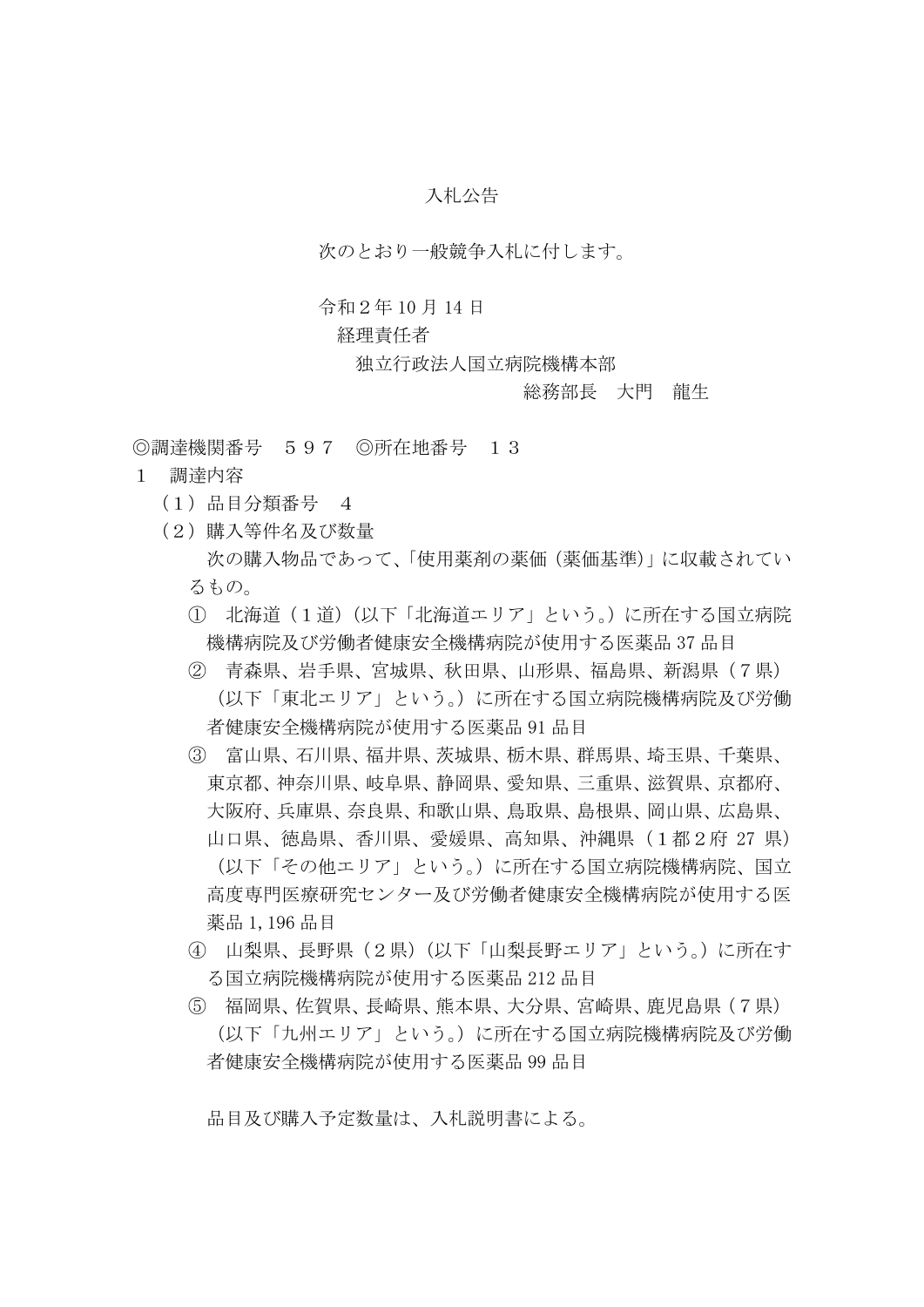(3)納入期間

令和3年2月1日から令和3年9月 30 日迄

(4)納入場所

独立行政法人国立病院機構北海道がんセンターほか 179 病院

- (5)入札方法
	- ① 1(2)で示す医薬品を区分ごとに取りまとめたもの(以下「医薬品 群」という。)を入札エリアごとにそれぞれ入札に付する。
	- ② 入札金額については、納入に要する一切の費用を織り込んだ上で医 薬品群ごとにそれぞれの医薬品目の単価を記載すること。
	- ③ 入札単価については、消費税に係る課税事業者であるか免税事業者 であるかを問わず、見積もった契約金額の本体価格(消費税法第28条第 1項及び第29条並びに地方税法第72条の82及び第72条の83の規定に基 づき契約金額に110分の100を乗じて得た金額をいう。なお、税法の改正 により消費税等の税率が変更された場合には、当該改正税法施行日以 降における上記本体価格は変動後の消費税等の税率により計算した額 とする。)を記載すること。
	- ④ 落札者の決定については、②の単価に当該金額の消費税等額(消費税 法第28条第1項及び第29条並びに地方税法第72条の82及び第72条の83 の規定に基づき100分の10を乗じて得た金額をいう。なお、税法の改正 により消費税等の税率が変更された場合には、当該改正税法施行日以 降における上記消費税等額は変動後の税率により計算した額とする。) に相当する額を加算した金額に当機構が提示する品目ごとの予定数量 を乗じて算出した額の医薬品群ごとの総価(当該金額に1円未満の端 数があるときは、その端数金額を切り捨てるものとする。)をもって評 価するので、入札者は、消費税に係る課税事業者であるか免税事業者で あるかを問わず、見積もった契約金額の本体価格を記載すること。
- (6)その他

独立行政法人国立病院機構契約事務取扱細則(以下「契約細則」とい う。)第 22 条の規定に基づき単価契約とする。

- 2 競争参加資格
	- (1)契約細則第5条の規定に該当しない者であること。なお、未成年者、被 保佐人又は被補助人であっても、契約締結のために必要な同意を得てい るものは、同条中、特別の理由がある場合に該当する。
	- (2)契約細則第6条の規定に該当しない者であること。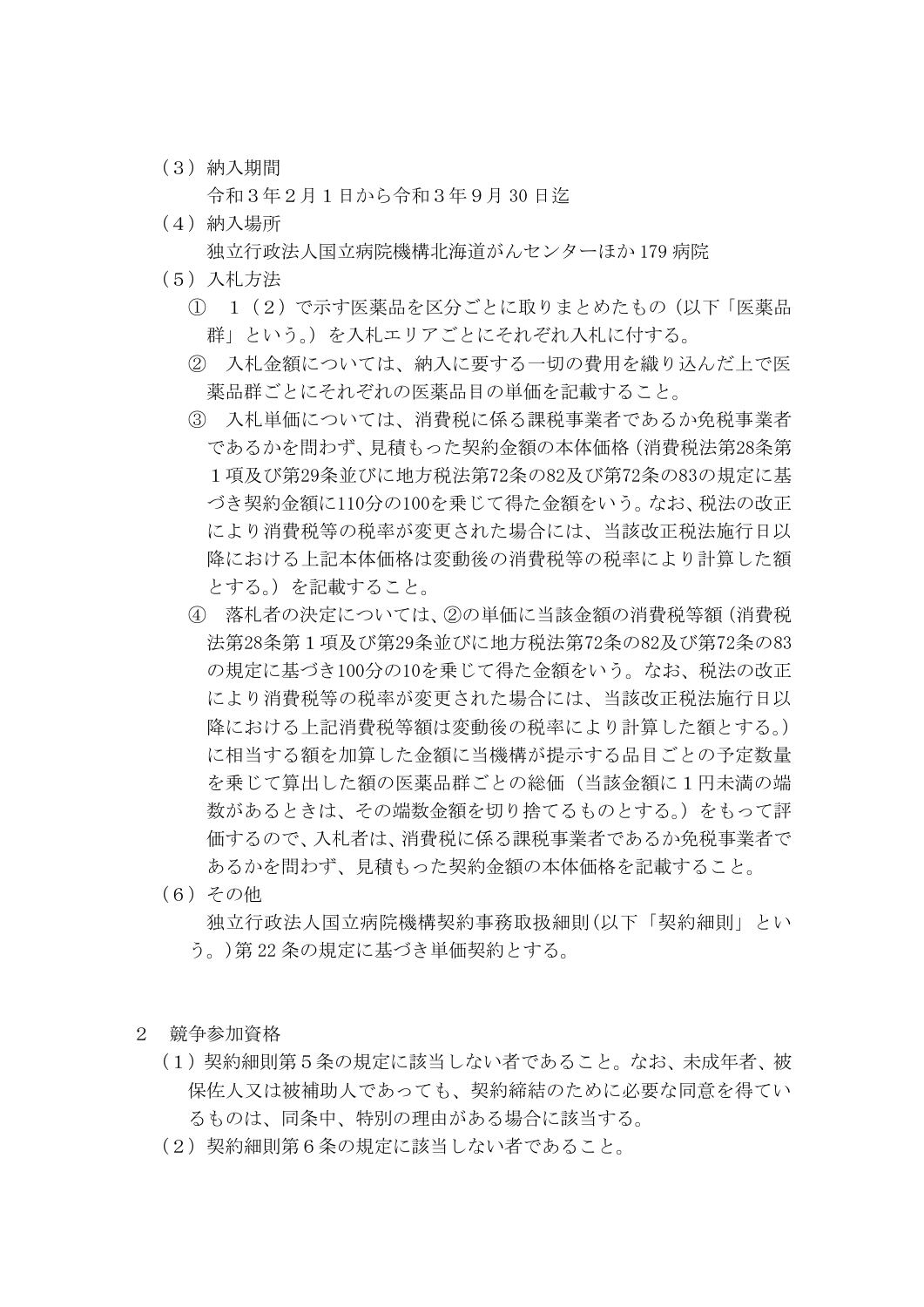- (3)厚生労働省競争参加資格(全省庁統一資格)において「物品の販売」の A、B又はCの等級に格付され、北海道エリアにおいては北海道地域の競 争参加資格を有する者、東北エリアにおいては、東北地域及び関東・甲信 越地域の競争参加資格を有する者、その他エリアにおいては、関東・甲信 越地域、東海・北陸地域、近畿地域、中国地域、四国地域及び九州・沖縄 地域の競争参加資格を有する者、山梨長野エリアにおいては、関東・甲信 越地域の競争参加資格を有する者、九州エリアにおいては、九州・沖縄地 域の競争参加資格を有する者であること。ただし、業務提携等の代理店等 による対応でも可とする。なお、当該競争参加資格については、令和2年 3月 31 日付号外政府調達第 58 号の官報の競争参加者の資格に関する公 示の別表に掲げる申請受付窓口において随時受け付けている。
- (4)医薬品、医療機器等の品質、有効性及び安全性の確保等に関する法律に 基づいて医薬品の一般販売業の許可を受けていることを証明した者であ ること。
- (5)購入される医薬品を経理責任者が指定する日時、場所に十分に納品する ことができることを証明した者であること。
- (6)契約細則第4条の規定に基づき、経理責任者が定める資格を有する者で あること。
- (7)厚生労働省競争参加資格(全省庁統一資格)において「物品の販売」の A、B又はCの等級に格付けされ、単独ではなくグループ会社も含めて、 1(2)に記載するすべてのエリアに対応する競争参加資格を有する入札 者同士によるアライアンスは認めない。
- 3 入札書の提出場所等
	- (1)入札書の提出場所、契約条項を示す場所、入札説明書の交付場所及び問 い合わせ先
		- 〒152-8621

東京都目黒区東が丘2丁目5番 21 号

- 独立行政法人国立病院機構本部
	- 企画経営部 調達課 主査(調達係)中井賢太 電話 03-5712-5065
- (2)入札説明会の日時及び場所等 令和2年 11 月2日 13 時 30 分 独立行政法人国立病院機構本部講堂(1階)
- (3)入札書の受領期限 令和2年 12 月7日 13 時 00 分迄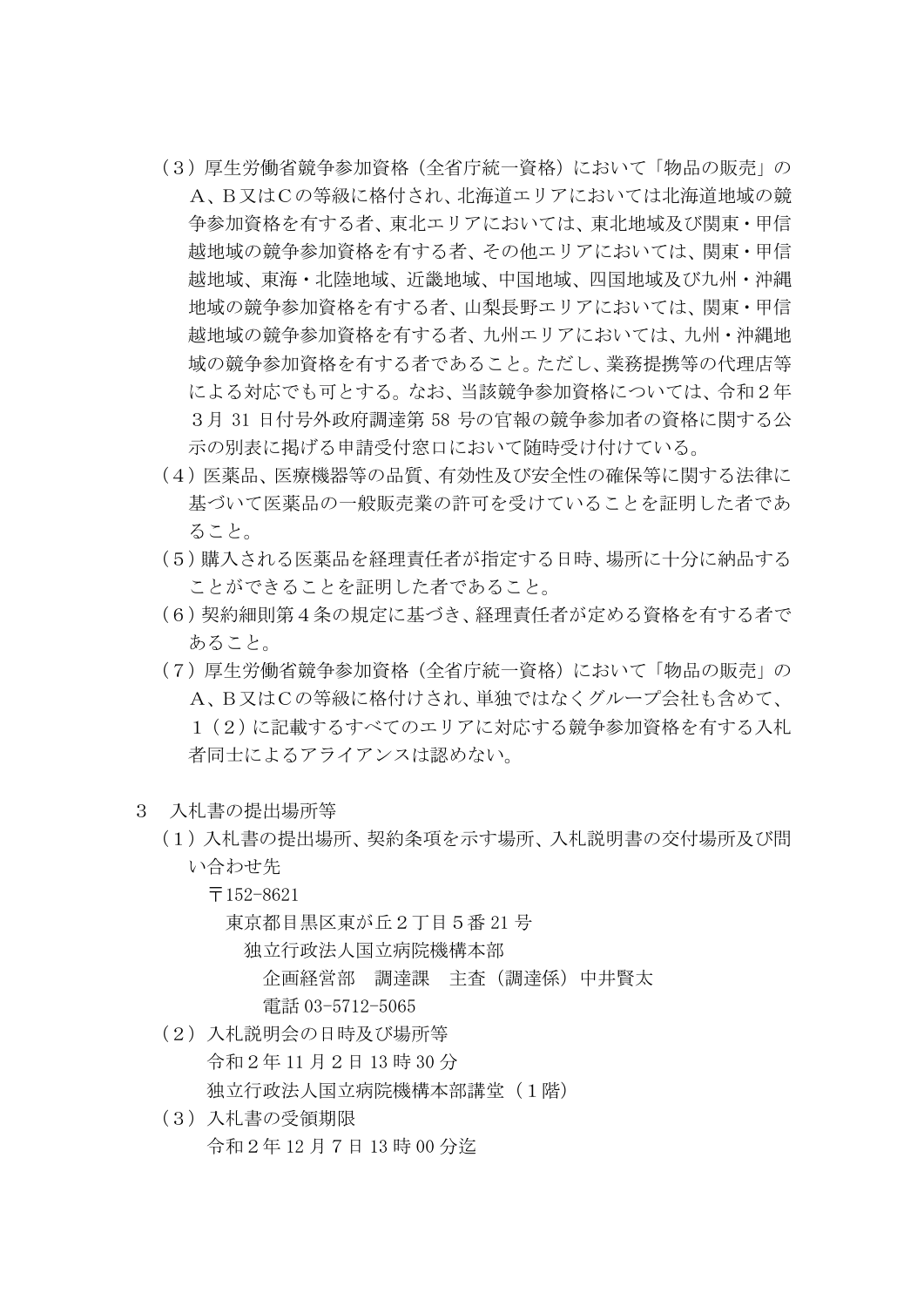- (4)開札の日時及び場所 令和2年 12 月8日 13 時 30 分 独立行政法人国立病院機構本部講堂(1階)
- 4 その他
	- (1)契約手続において使用する言語及び通貨 日本語及び日本国通貨
	- (2)入札保証金及び契約保証金 免除
	- (3)入札者に要求される事項

この一般競争に参加を希望する者は、封印した入札書に2(3)から(5) の証明となるものを添付して入札書の受領期間内までに提出しなければ ならない。

なお、入札者は、開札日の前日までの間において、経理責任者から上記 証明となるものについて説明を求められた場合はそれに応じなければな らない。

(4)入札の無効

本公告に示した競争参加資格のない者の提出した入札書、入札者に求 められる義務を履行しなかった者の提出した入札書は無効とする。

(5)契約書作成の要否

要

(6)落札者の決定方法

契約細則第 21 条の規定に基づいて作成された予定価格(総価)の制限 の範囲内で最低の価格をもって有効な入札を行った入札者を落札者とす る。

- (7)詳細は入札説明書による。
- 5 Summary
	- $(1)$  Official in charge of disbursement of the procuring entity: Tatsuo Daimon, Director, General Affairs Department, National Hospital Organization Headquarters
	- $(2)$  Classification of the products to be procured: 4
	- $(3)$  Nature and quantity of the products to be purchased: Medicine Supplies, Hokkaido area 37 items, Tohoku area 91 items, Sonota area 1,196 items, YamanashiNagano area 212 items and Kyushu area 99 items.